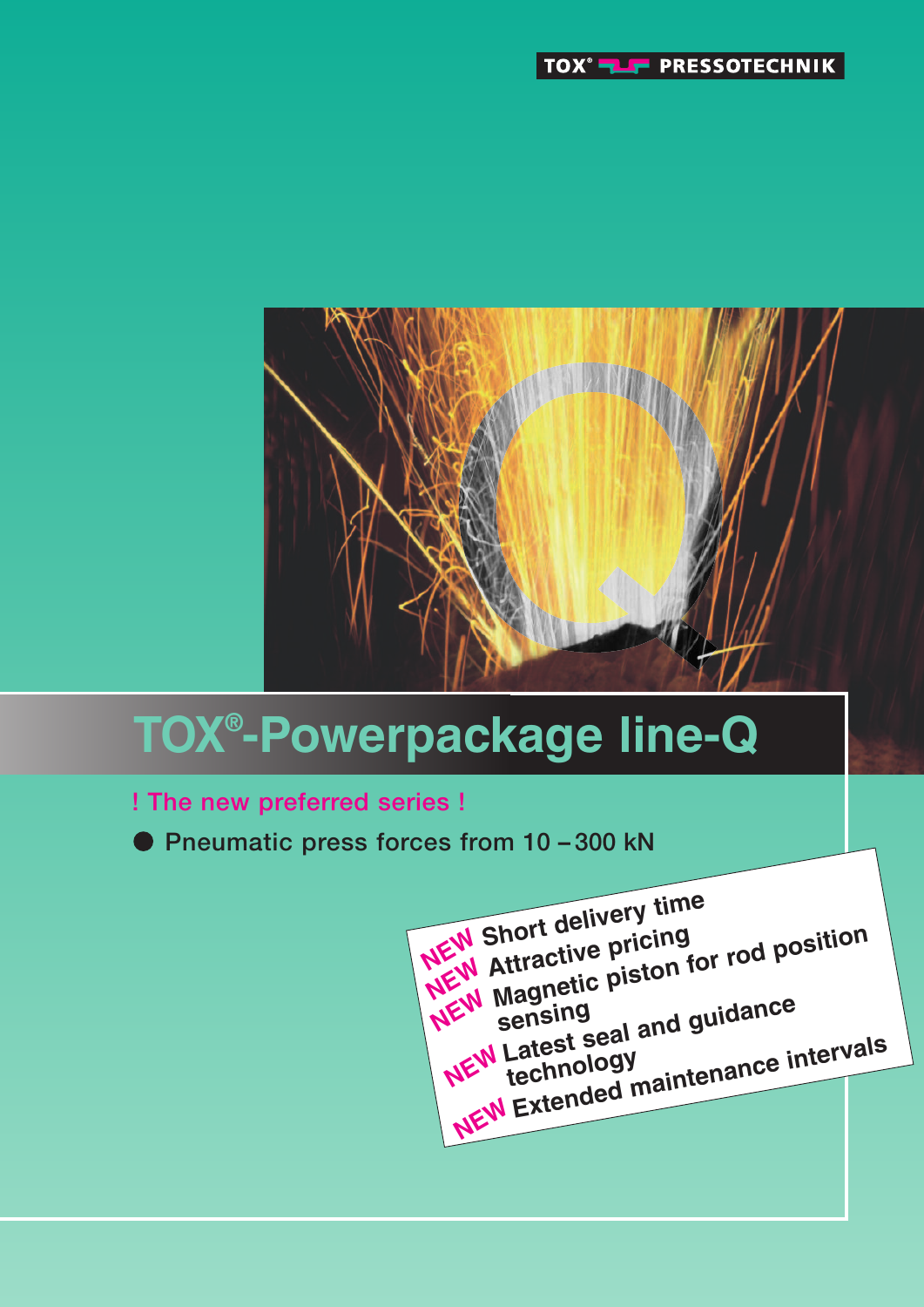# **TOX®-Powerpackage line-Q The new preferred series**

# **Advantages of the TOX®-Powerpackage line-Q:**

The line-Q drives offer the known advantages of the TOX®-Powerpakkage cylinders, which have proven their quality in applications all over the world, with the additional advantages of short lead times and even more attractive pricing.

**+ We guarantee for 10 million cycles within 12 months without work-shift restrictions.**

#### **Proven TOX® Quality:**

- + Pure pneumatic operation (no hydraulic unit required)
- + Simple controls same as any double acting pneumatic cylinder
- + High stroke frequencies
- + High resistance to wear due to few moving parts
- + Saves tooling and reduces noise levels due to low impact forces during fast approach
- + Defined positive stop with damping at bottom dead centre
- + High pressure connection is standard equipment (can be used for sequential controls)

**Q l i n e -**

+ Low oil level indicator (maintenance friendly)

## **Advantages in detail:**

The **patented power bypass** protects the oil system from negative pressure, which can be generated in applications, such as punching, shearing, etc. or high cycle speeds. The power bypass is the basic requirement for trouble-free operation of pneumohydraulic systems in such applications.



#### **Patented hydraulic end position**

**damping** for the return stroke provides for quiet, tool saving operation.

The **double supported** working rod ensures extremely precise guidance.

The absolute **air/oil separation** is a prerequisite for trouble-free operation.

The **ingenious** double function of the **mechanical spring** results in energy savings. No air is used for the return stroke of the intensifier piston, and the automatic preload of the oil reservoir allows for mounting the cylinder in any position.

## **Accessories:**

**End position monitoring ZHU** All TOX®-Powerpackages of the line-Q are equipped with a special barrel and a magnet on the working rod to detect the position.

Sensors can be mounted on the tie rods to monitor the cylinder **rod position**. Please order the required number of sensors (ZHS), mounting brakkets (ZMP) and cables (length) separately. (See data sheet 10.00, ZHU for the technical data on the switch).



It guarantees the optimum maintenance concept and extended maintenance intervals.



For easy, air-free refilling and reduction of the oil volume of the TOX®- Powerpackage line-Q. Clear body and refill hose allow easy monitoring of the oil level in the pump. Little operator effort required. Capacity 0.30 liters.

Order no.: ZP 20.000



 $\mathfrak{p}$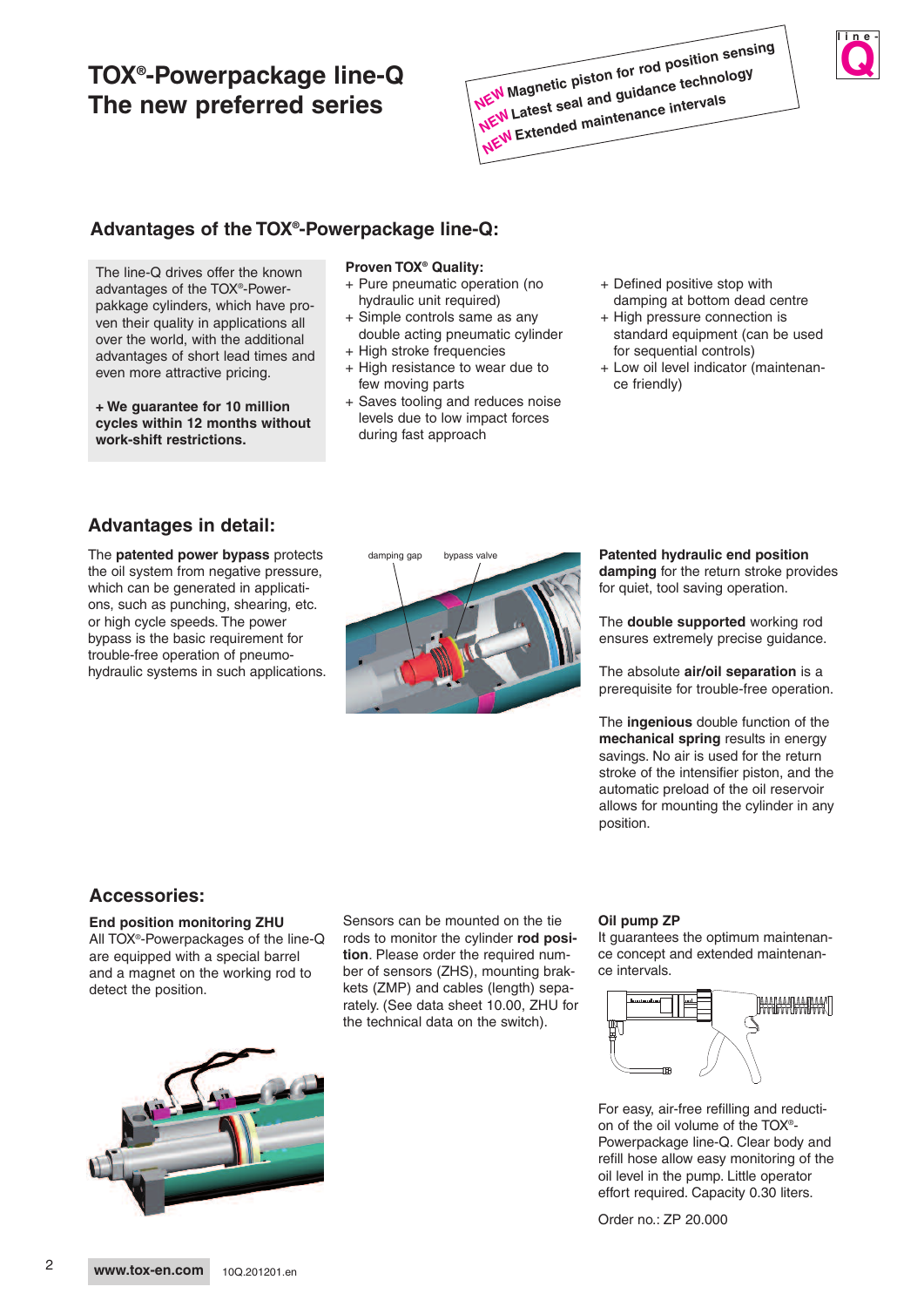



The TOX®-Powerpackage is a pneumatic operated cylinder with automatic activation of the hydraulic power stroke.

The power stroke is automatically triggered as soon as the working rod (tool) meets an opposing force, at any point of the total stroke.

The changeover time can be adjusted with the included throttle valve. With the throttle closed, no power stroke occurs.

(Clinching process shown for clarification)

#### 1  $\frac{1}{4}$  $\phi$ Retracted position 109999 700 fast é 网内 approach Air operated fast approach 1 **LA N NC** start of Resistance activates power stroke independent power stroke power stroke ind<br>of travel position e power stroke 四 **return** stroke A

Pneumatic hydraulic power stroke

Fast approach – the main control valve "a" is switched. The working piston 1 extends at high speed until it meets resistance at any point of the stroke. This resistance causes the changeover of the included power stroke sequence valve "d".

Power stroke – the intensifier plunger 3 passes the high pressure seal and compresses the oil in the working area 5 up to 400 bar. This oil pressure acts on the back of the working rod 1 and generates the power stroke.

Return stroke – switching the main control valve "a" again results in switching of the power stroke valve "d" and venting of chamber "e". The working piston 1 and the intensifier piston 2 return to their initial position.

#### **Controls**

It is operated like a pneumatic cylinder and has the press force of a hydraulic cylinder. All that is needed is a standard 4/2 or 5/2 way pneumatic valve such as used with a normal double acting pneumatic cylinder. The included sequence valve controls automatically the changeover from fast approach to power stroke whenever the working rod meets an opposing force during the fast approach.

#### **Investment**

The TOX®-Powerpackage is up to 20% less expensive than hydraulic, pneumatic or toggle systems for comparable technical requirements.

#### **Energy consumption**

The TOX®-Powerpackage provides up to 90% energy savings compared to pneumatic or hydraulic systems. Energy is used only when needed, namely for the power stroke, barely any for the fast approach and return stroke.



#### **Performance**

The TOX®-Powerpackage behaves like a pneumatic cylinder in its operation and cycle speeds. Despite its compact dimensions, it delivers the hard work and high forces associated with hydraulic systems, however, without the need for an expensive hydraulic unit. The TOX®-Powerpackage provides a clean, quiet and reliable operation.

#### **Environment**

The TOX®-Powerpackage provides an extremely low noise level due to the hydraulic end position damping in the return stroke. In addition, a low exhaust noise and reduced air consumption. No oil disposal or oil contamination from leakage, no generation of noise such as produced by a constantly running hydraulic pump.